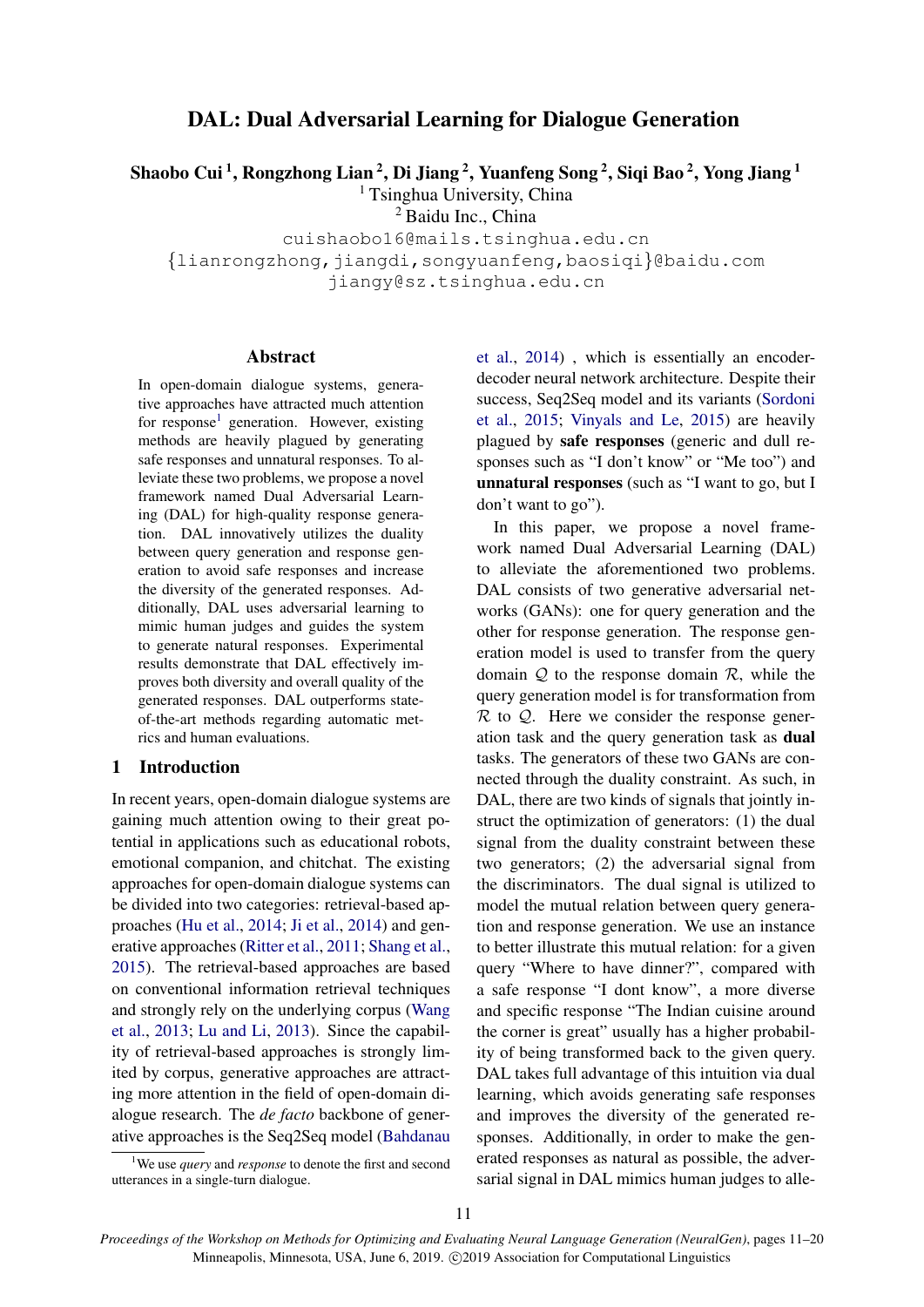viate unnatural responses. We compare DAL with state-of-the-art methods through extensive experiments, and DAL demonstrates superior performance regarding automatic metrics, human evaluations, and efficiency.

There are crucial differences between our dual approach and Maximum Mutual Information (MMI) [\(Li et al.,](#page-8-7) [2016\)](#page-8-7) though both utilize the reverse dependency to improve the diversity of the generated responses. Due to the challenging mutual information objective, the distribution  $p(r|q)$  is same as that in vanilla Seq2Seq in MMI. More specifically,  $p(r|q)$  in MMI is trained only by maximum likelihood estimation (MLE) objective at training time (we use  $p(r|q)$  to denote the probability distribution of predicting the response  $r$  given the query  $q$ ). The mutual information in MMI is utilized only at inference time, and the inference process is not only time-consuming but also inaccurate in MMI. However,  $p(r|q)$  in our dual approach is trained by not only the maximum likelihood estimation objective but also the diversity objective (duality constraint) at training time. Since the dual approach directly incorporates the reverse dependency information at the training time, it can avoid the time-consuming inference plaguing MMI. Additionally, the dual approach does not need to maintain a large size optional response set for the time-consuming reranking strategy in MMI-bidi (one variant of MMI). The dual approach shows its efficiency superiority over MMI in real-life applications, which is shown in our efficiency experiment.

Our dual approach is quite different from the reinforcement learning based structure having two Seq[2](#page-1-0)Seq models in  $(Zhang et al., 2018)<sup>2</sup>$  $(Zhang et al., 2018)<sup>2</sup>$  $(Zhang et al., 2018)<sup>2</sup>$  $(Zhang et al., 2018)<sup>2</sup>$ . In [\(Zhang et al.,](#page-9-2) [2018\)](#page-9-2),  $G_1$ , which generates a response  $\hat{r}$  given a query  $q$ , uses the conditional probability  $P_2(q|\hat{r})$  calculated by  $G_2$  as the coherence measure to guide  $G_1$  in the reinforcement learning process. Similarly,  $G_2$ , which generates a query  $\hat{q}$  given a response r, uses the conditional probability  $P_1(r|\hat{q})$  calculated by  $G_1$  as the coherence measure to guide  $G_2$  in the reinforcing learning process. However, in our work, we utilize the joint probability  $p(q, r)$  to connect these two Seq2Seq models and thus avoid unstable and time-consuming reinforcement learning in the dual approach. Besides, our DAL framework is

strongly different from previous structures that are composed of two GANs, such as CycleGAN [\(Zhu](#page-9-3) [et al.,](#page-9-3) [2017\)](#page-9-3), DiscoGAN [\(Kim et al.,](#page-8-8) [2017\)](#page-8-8) and DualGAN [\(Yi et al.,](#page-9-4) [2017\)](#page-9-4). Those works can only be utilized on the image translation task and two generators are connected by *cycle consistency*, i.e., for each image x in domain  $\mathcal{X}$ , the image translation cycle is supposed to bring  $x$  to the original image:  $x \to G_1(x) \to G_2(G_1(x)) \approx x$ . However, *cycle consistency* is difficult to be applied into the text generation task. In our paper, we use the *joint distribution* of query-response pairs rather than *cycle consistency* to enforce the duality between these two dual generators.

The contributions of this paper are as follows:

• To the best of our knowledge, this is the first work that adopts the duality to avoid safe responses for dialogue generation. It sheds light on the utility of query generation in improving the performance of response generation.

• DAL is a novel framework that integrates dual learning and adversarial learning, which complementary and jointly contributes to generating both diverse and natural responses.

The rest of this paper is organized as follows. The related work is firstly reviewed. The DAL framework is introduced in Section [3](#page-2-0) and the training of DAL is described in Section [4.](#page-4-0) Experimental results are shown in Section [5,](#page-5-0) followed by the conclusion of this paper in Section [6.](#page-7-0)

## 2 Related Work

Dual Learning Many machine learning tasks have emerged in dual forms, such as dual neural machine translation (dual-NMT) [\(He et al.,](#page-8-9) [2016\)](#page-8-9), image classification and conditional image generation [\(van den Oord et al.,](#page-8-10) [2016\)](#page-8-10). Dual learning [\(He et al.,](#page-8-9) [2016\)](#page-8-9) is proposed on the assumption that the dual correlation could be used to improve both the primal task and its dual task: the primal task aims to map from input space  $\mathcal{X}$ to output space  $\mathcal{Y}$ , whereas the dual task takes samples from space  $\mathcal Y$  and maps to space  $\mathcal X$ . [Tang et al.](#page-9-5) [\(2017\)](#page-9-5) implemented a dual framework for the question answering system. Their model regards the answer selection (given a question and its several candidate answers, select the most satisfying answer to answer the question) and the question generation as dual tasks, which increases the performance of both.

Adversarial Learning Adversarial learn-

<span id="page-1-0"></span> $2$ Our dual approach is finished independently with this work in addition to the crucial difference. We did not notice this paper until our work is done.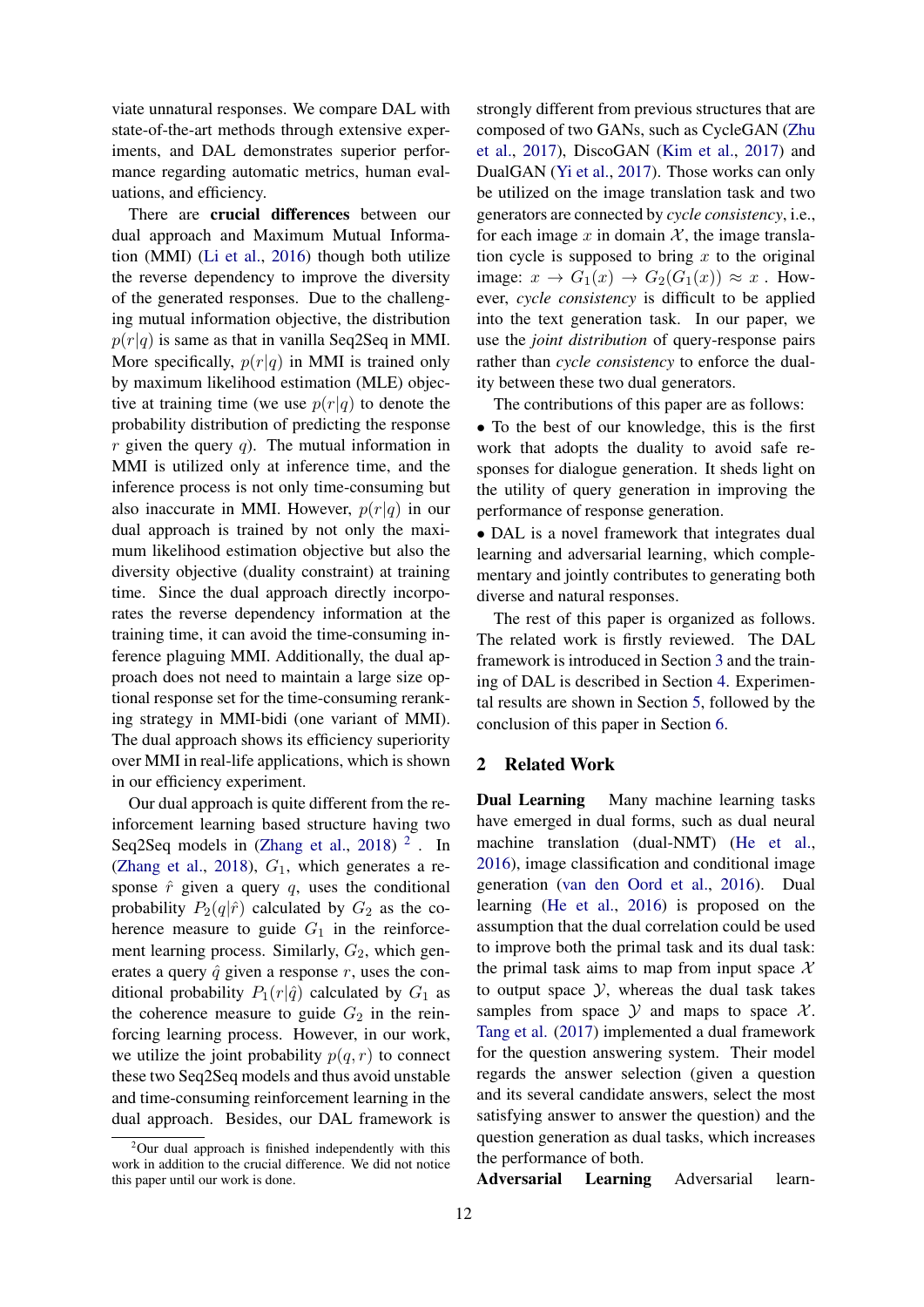<span id="page-2-1"></span>

Figure 1: Dual Adversarial Learning.

ing [\(Goodfellow et al.,](#page-8-11) [2014\)](#page-8-11), or Generative Adversarial Networks (GAN), has proven to be a promising approach for generation task. A GAN usually contains two neural networks: a generator G and a discriminator D. G generates samples while  $D$  is trained to distinguish generated samples from true samples. By regarding the sequence generation as an action-taking problem in reinforcement learning, [Li et al.](#page-8-12) [\(2017\)](#page-8-12) proposed to apply GAN to dialogue generation, in which the output of the discriminator is used as the reward for the generator's optimization.

Work on the Safe Response Problem There is some existing work on the safe response problem. The first kind of approach is to introduce specific keywords [\(Mou et al.,](#page-8-13) [2016\)](#page-8-13) or topic information [\(Xing et al.,](#page-9-6) [2017\)](#page-9-6) into the generated responses. These methods help to increase the dialogue coherence [\(Peng et al.,](#page-8-14) [2019\)](#page-8-14) by keywords introduction. However, these methods shift the difficulty from diverse response generation to keyword or topic prediction, which are also challenging tasks. The second kind of approach takes the reverse dependency (the query generation task given the responses) into consideration. [Li et al.](#page-8-7) [\(2016\)](#page-8-7) considered the reverse dependency and proposed Maximum Mutual Information (MMI) method, which is empirically plagued by ungrammatical responses (MMI-antiLM) and huge decoding space (MMI-bidi).

# <span id="page-2-0"></span>3 DAL Framework

In this section, we firstly given an overview of DAL framework and then elaborate the discriminators and the generations. We also present the reason why duality promotes diversity.

## 3.1 Overview

The architecture of DAL is presented in Figure  $1(a)$ . The real query and response are denoted

by  $q$  and  $r$ , whereas the generated query and response are denoted as  $\hat{q}$  and  $\hat{r}$ . DAL consists of two GANs (one for query generation and the other for response generation). Generators are denoted by  $G_{\theta_{qr}}$  and  $G_{\theta_{rq}}$  and the corresponding discriminators are denoted as  $D_{\phi_{qr}}$  and  $D_{\phi_{rq}}$ . The input of  $G_{\theta_{qr}}$  is a real query q and the output is the generated response  $\hat{r}$ . Similarly, for  $G_{\theta_{rq}}$ , the input is a real response  $r$  and the output is the generated query  $\hat{q}$ . For  $D_{\phi_{qr}}$ , the input is the *fictofacto* query-response pair  $\langle q, \hat{r} \rangle$ , and the output  $R_{\alpha r}$  is estimated probability of the query-response pair being human-generated, which is estimated by  $D_{\phi_{qr}}$ . Analogously, the input of  $D_{\phi_{rq}}$  is the *ficto-facto* pair  $\langle \hat{q}, r \rangle$ , and the output  $R_{rq}$  is the estimated probability of the input pair being humangenerated.  $G_{\theta_{qr}}$  and  $G_{\theta_{rq}}$  are connected by the duality constraint derived from the joint probability  $P(q, r)$ . The adversarial signal from discriminators,  $R_{qr}$ ,  $R_{rq}$ , are passed to the corresponding generators as the reward through policy gradient.

#### 3.2 Discriminator

The discriminator mimics a human judge and guides the generator to generate natural utterances. The architecture of the discriminator is shown in Figure [1\(b\).](#page-2-1) Gated Recurrent Unit (GRU) based [\(Bahdanau et al.,](#page-8-5) [2014\)](#page-8-5) neural networks are used to obtain the query embedding  $v_q$  and the response embedding  $v_r$ . The concatenation vector  $\mathbf{v}_q \oplus \mathbf{v}_r$  is used as the abstract representation of the query-response pair.  $v_q \oplus v_r$  is further passed through two fully-connected layers. The output of the last fully-connected layer is the estimated probability of the query-response pair being human-generated. The objective of the discriminator is formalized as follows:

<span id="page-2-2"></span>
$$
\min_{\phi} - \mathbb{E}_{\langle q, r \rangle \sim p_{data}} \left[ \log \left( D_{\phi}(\langle q, r \rangle) \right) \right] - \mathbb{E}_{\langle q, r \rangle \sim G_{\theta}} \left[ \log \left( 1 - D_{\phi}(\langle q, r \rangle) \right) \right]
$$
\n(1)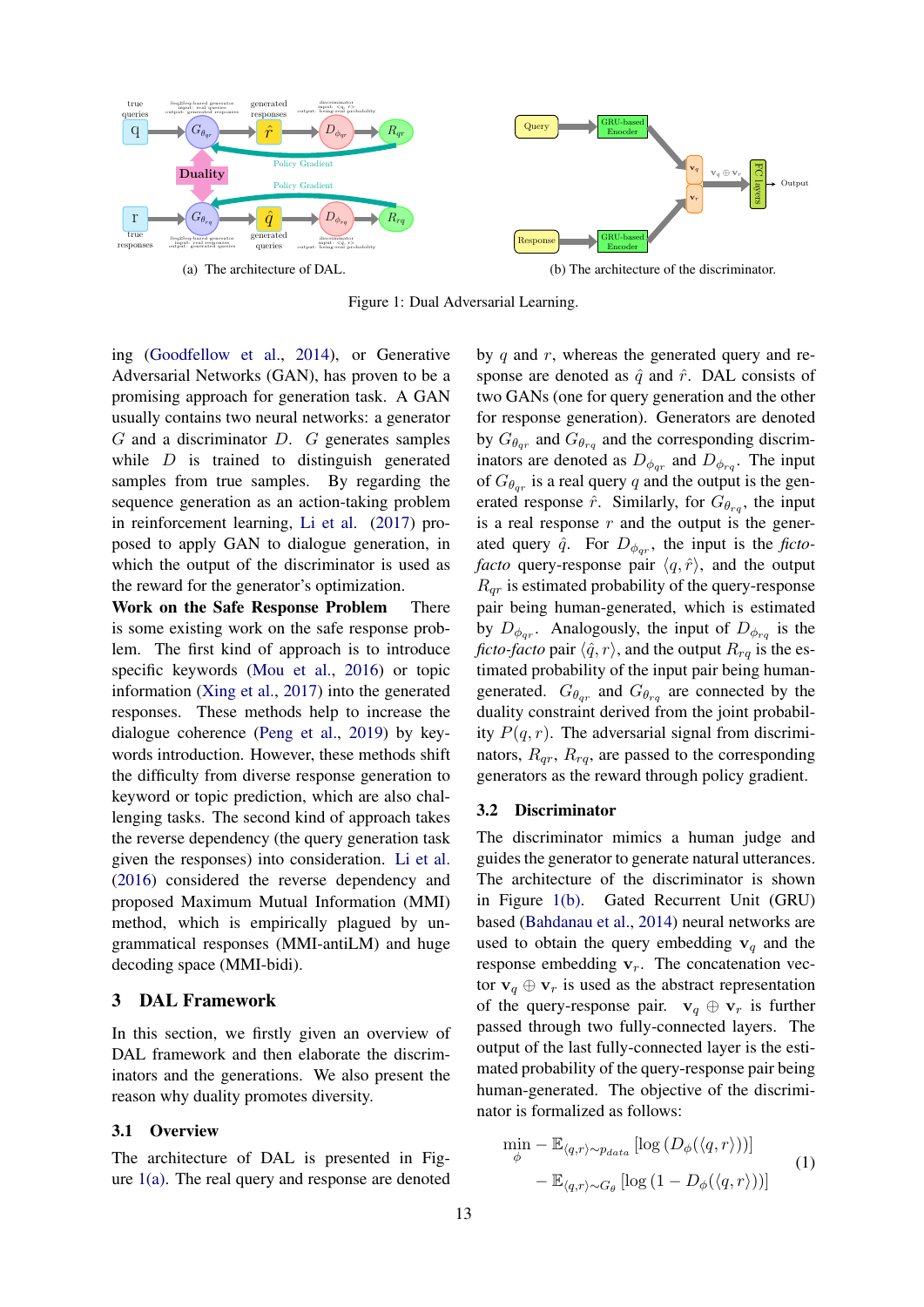<span id="page-3-0"></span>

Figure 2: An example to illustrate why duality promotes diversity.

where  $p_{data}$  denotes the real-world query-response distribution. For the response generation task,  $D_{\phi}$ is  $D_{\phi_{qr}}$  and  $G_{\theta}$  is  $G_{\theta_{qr}}$ , while for the query generation task,  $D_{\phi}$  is  $D_{\phi_{rq}}$  and  $G_{\theta}$  is  $G_{\theta_{rq}}$ .

#### 3.3 Dual Generators

Both generators adopt the Seq2Seq structure, in which GRU is used as the basic unit. The constraint between the dual tasks (query generation and response generation) can be represented with the joint probability  $P(q, r)$ :

$$
P(q,r) = P_q(q)P(r|q;\theta_{qr}) = P_r(r)P(q|r;\theta_{rq}) \quad (2)
$$

where  $P_q(q)$  and  $P_r(r)$  are language models pretrained on the query corpus and the response corpus. In this paper, we use smoothed bigram language models for both  $P_q(q)$  and  $P_r(r)$ .  $P(r|q;\theta_{qr})$  and  $P(q|r;\theta_{rq})$  are the dual generators. Both  $P(r|q; \theta_{qr})$  and  $P(q|r; \theta_{rq})$  can be obtained through the markov chain rule:

$$
\begin{cases}\nP(r|q;\theta_{qr}) = \prod_{t=1}^{|r|} P(r^t|r^{0:t-1}, q; \theta_{qr}) \\
P(q|r;\theta_{rq}) = \prod_{t=1}^{|q|} P(q^t|q^{0:t-1}, r; \theta_{rq})\n\end{cases}
$$

where  $P(r^t|r^{0:t-1}, q; \theta_{qr})$  and  $P(q^t|q^{0:t-1}, r; \theta_{rq})$ are formulations of decoders in Seq2Seq models.

#### 3.4 Duality Promotes Diversity

To better illustrate why duality increases the diversity of the generated responses, we show some query-response pair examples in Figure 2(a). In Figure [2\(a\),](#page-3-0) each directional arrow starts from a query while ends at its corresponding response. It can be observed that: (1) Safe response  $r_1$  : "I don't know" connects to many queries, i.e.,  ${q_1, q_2, q_3, \dots}$ . (2) More diverse and specific response  $r_2$ : "The Indian cuisine around the corner is great", nevertheless, exactly corresponds to only one query  $q_3$  $q_3$ : "Where to have dinner?". <sup>3</sup>

In the training process of  $G_{\theta_{rq}}$ , the increase of  $\log P(q_3|r_2;\theta_{rq})$ , denoted by  $\Delta \log P(q_3 | r_2; \theta_{rq})$ <sup>[4](#page-3-2)</sup>, is much bigger than the increase of  $\log P(q_3|r_1;\theta_{rq})$ , denoted by  $\Delta \log P(q_3|r_1;\theta_{ra})$ . Formally,

$$
\Delta \log P(q_3|r_2; \theta_{rq}) \gg \Delta \log P(q_3|r_1; \theta_{rq})
$$

<span id="page-3-3"></span>The reason behind this phenomenon is as follows. The safe response  $r_1$  relates with queries  $\{q_1, q_2, q_3, \dots\}$ . When  $G_{\theta_{rq}}$  is provided with  $\langle q_1, r_1 \rangle$  or  $\langle q_2, r_1 \rangle$ ,  $G_{\theta_{rq}}$  is optimized to increase the log conditional probability  $\log P(q_1|r_1;\theta_{rq})$  or  $\log P(q_2|r_1;\theta_{rq})$ , it is inevitable that  $\log P(q_3|r_1, \theta_{rq})$  will decrease to a certain extent, since these log conditional probabilities share the same parameters  $\theta_{ra}$ . The same principle applies to  $\log P(q_2|r_1, \theta_{rq})$  when  $G_{\theta_{rq}}$  is provided with  $\langle q_1, r_1 \rangle$  or  $\langle q_3, r_1 \rangle$ . However, the diverse response  $r_2$  is uniquely connected to the query  $q_3$ , in that case,  $G_{\theta_{rq}}$  takes all efforts to increase  $\log P(q_3|r_2, \theta_{rq}).$ 

With the duality constraint in Eq. [2,](#page-3-3) we obtain:

<span id="page-3-4"></span>
$$
\frac{P(q|r; \theta_{rq})}{P(r|q; \theta_{qr})} = \frac{P_q(q)}{P_r(r)} = k(q, r). \tag{3}
$$

Since both  $P_q(q)$  and  $P_r(r)$  are obtained from the pre-trained language models, both of them are constant for any query-response pair  $\langle q, r \rangle$ .  $k(q, r) = \frac{P_q(q)}{P_r(r)}$  is also constant for any  $\langle q, r \rangle$ . Take the log formulation of Eq. [3,](#page-3-4) we can obtain:

$$
\log P(q|r; \theta_{rq}) - \log P(r|q; \theta_{qr}) = \log k(q, r).
$$

From above equation, we observe that the increase of  $\log P(q|r; \theta_{rq})$ , denoted as  $\Delta \log P(q|r; \theta_{rq})$ ,

<span id="page-3-1"></span><sup>&</sup>lt;sup>3</sup>There may exist several other queries that can be replied using "The Indian cuisine around the corner is great". But

this number is much smaller than those that can be replied using "I don't know". For simplicity, we only show only one query here for the response "The Indian cuisine around the corner is great". This would not affect the following analysis.

<span id="page-3-2"></span><sup>&</sup>lt;sup>4</sup>The reason why the probability is in log formulation is that the probability which the maximum likelihood objective optimize is in log formulation rather than origin formulation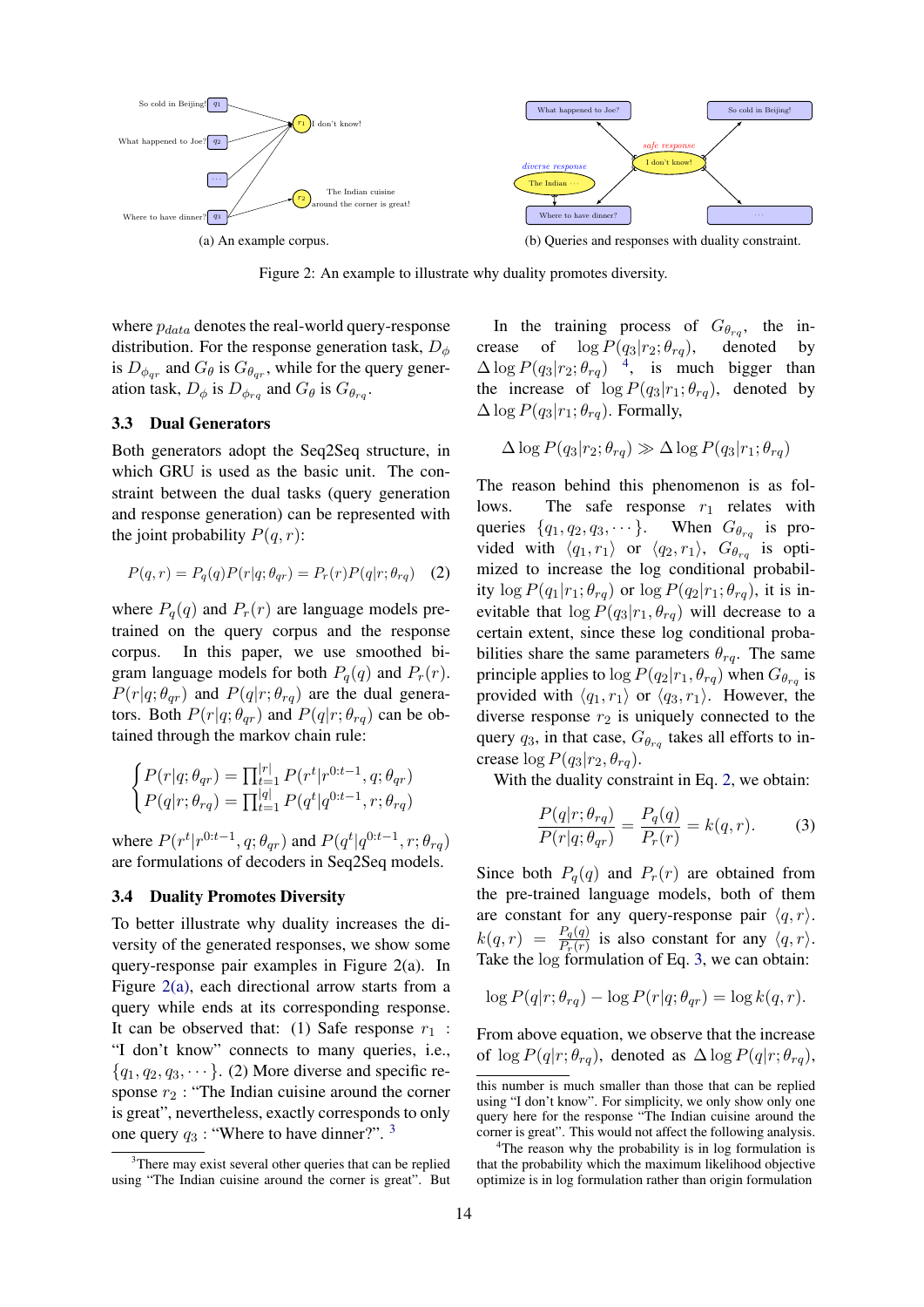and the increase of  $\log P(r|q; \theta_{qr})$ , denoted by  $\Delta \log P(r|q;\theta_{qr})$ , is supposed to be equal for any query-response pair  $\langle q, r \rangle$ , since  $\log k(q, r)$  is constant during the training process. Therefore,

$$
\Delta \log P(q_3 | r_2; \theta_{rq}) \gg \Delta \log P(q_3 | r_1; \theta_{rq})
$$

in turn makes

$$
\Delta \log P(r_2|q_3;\theta_{qr}) \gg \Delta \log P(r_1|q_3;\theta_{qr}).
$$

When  $G_{\theta_{\alpha r}}$  finishes its training process, we obtain  $P(r_2|q_3;\theta_{qr}) \gg P(r_1|q_3;\theta_{qr})$ . This indicates that it is more likely for  $G_{\theta_{qr}}$  to assign higher probability to the diverse response given the query.

We use Figure [2\(b\)](#page-3-0) to visually explain this intuition. We suppose that both queries and responses "possess" their own spatial space. The coordinates of the ellipse and the rectangle represent the locations of the query q and the response  $r$  in the spatial space. The distance between  $q$  and  $r$  represents the probability of transforming between  $q$ and r, namely  $P(q|r)$  and  $P(r|q)$ . The shorter the distance, the larger the probability. When  $G_{\theta_{\alpha r}}$ and  $G_{\theta_{rq}}$  are provided with a query-response pair  $\langle q, r \rangle$ , the training objectives of  $G_{\theta_{qr}}$  and  $G_{\theta_{rq}}$  are to increase the probability  $P(r|q)$  and  $P(q|r)$ , i.e., to shorten the distance between  $q$  and  $r$ . Since the safe response  $r_1$  corresponds to  $\{q_1, q_2, q_3, \dots\}$ , the position of this safe response is determined by all involved queries. Because each of these involved queries attempts to "drag"  $r_1$  close to itself, the safe response  $r_1$  "chooses" to keep a distance with each of them to balance the involved queries. However, the diverse response  $r_2$  corresponds to exactly one query  $q_3$ .  $r_2$  "selects" to stay as close to  $q_3$  as possible. As it can be seen from the figure, the distance between  $q_3$  and  $r_2$  is much shorter than the distance between  $q_3$  and  $r_1$ , i.e.,  $P(r_2|q_3)$ is much larger than  $P(r_1|q_3)$ . In other words, with the duality constraint,  $G_{\theta_{qr}}$  tends to generate diverse responses rather than safe responses.

## <span id="page-4-0"></span>4 Training of DAL

Duality Constraint for Diversity Direct enforcement of the constraint in Eq. [2](#page-3-3) is intractable. The duality constraint in Eq. [2](#page-3-3) can be *relaxed* into a regularization term [\(Tang et al.,](#page-9-5) [2017\)](#page-9-5):

$$
\begin{aligned} \Upsilon &= [\log P_r(r) + \log P(q|r; \theta_{rq}) \\ &- \log P_q(q) - \log P(r|q; \theta_{qr})]^2 \end{aligned} \tag{4}
$$

We minimize  $\Upsilon$  to enforce the duality constraint in order to generate more diverse responses.

Adversarial Signal for Naturalness The decoding phase in the Seq2Seq model involves sampling discrete words. This discrete sampling makes the optimization of the generator based upon the discriminator's guidance non-differentiable. To circumvent the nondifferentiable obstacle, we optimize each generator through reinforcement learning. The policy gradient is applied to pass the discriminator's adversarial signal to the generator. The discriminator  $D_{\phi}$  gives a score  $J(\theta)$  based on its judgment of how likely the generated  $\langle q, r \rangle$  is humangenerated:

$$
J(\theta) = \mathbb{E}_{\langle x,y \rangle \in G_{\theta}}[D_{\phi}(\langle x,y \rangle)].
$$

For response generation,  $J(\theta)$  is  $J(\theta_{qr})$ ,  $G_{\theta}$  is  $G_{\theta_{qr}}$ ,  $D_{\phi}$  is  $D_{\phi_{qr}}$ , x is the real query and y is the generated response. Analogously, in query generation,  $J(\theta)$  is  $J(\theta_{rq})$ ,  $G_{\theta}$  is  $G_{\theta_{rq}}, D_{\phi}$  is  $D_{\phi_{rq}}, x$ is the real response and  $y$  is the generated query.  $J(\theta)$  is used as the reward for the optimization of  $G_{\theta}$ . With the likelihood ration trick [\(Williams,](#page-9-7) [1992;](#page-9-7) [Sutton et al.,](#page-8-15) [2000\)](#page-8-15), the gradient of  $J(\theta)$  can be approximated as:

$$
\nabla_{\theta} J(\theta) \simeq [D_{\phi}(\langle x, y \rangle) - b] \cdot \nabla_{\theta} \log(p(y|x; \theta)),
$$

where  $b$  is used to reduce the variance of the estimation while keeping the estimation unbiased, and  $p(y|x; \theta)$  is the probability distribution defined by the generator  $G_{\theta}$ .

Combined Gradient In DAL, the gradient for updating each generator is the weighted combination of  $\nabla_{\theta}J(\theta)$  (for natural responses) and  $\nabla_{\theta} \Upsilon$  (for avoidance of safe responses):

<span id="page-4-1"></span>
$$
\begin{cases}\n\nabla_{\theta_{qr}} G_{\theta_{qr}} = \nabla_{\theta_{qr}} \Upsilon - \lambda_{qr} \cdot \nabla_{\theta_{qr}} J(\theta_{qr}) \\
\nabla_{\theta_{rq}} G_{\theta_{rq}} = \nabla_{\theta_{rq}} \Upsilon - \lambda_{rq} \cdot \nabla_{\theta_{rq}} J(\theta_{rq})\n\end{cases} (5)
$$

Teacher Forcing When the generator is trained with only the adversarial signals from the discriminator and the duality constraint, the training process of the generator easily collapses. This is because the discriminator sometimes is remarkably better than the corresponding generator in certain training batches. The discriminator can easily discriminate all the generated utterances from real ones. The generator realizes that it generates low-quality samples but cannot figure out the good standard. To stabilize the training process, after each update with the combined gradient  $\nabla_{\theta_{qr}} G_{\theta_{qr}}$  or  $\nabla_{\theta_{rq}} G_{\theta_{rq}}$ , the generators are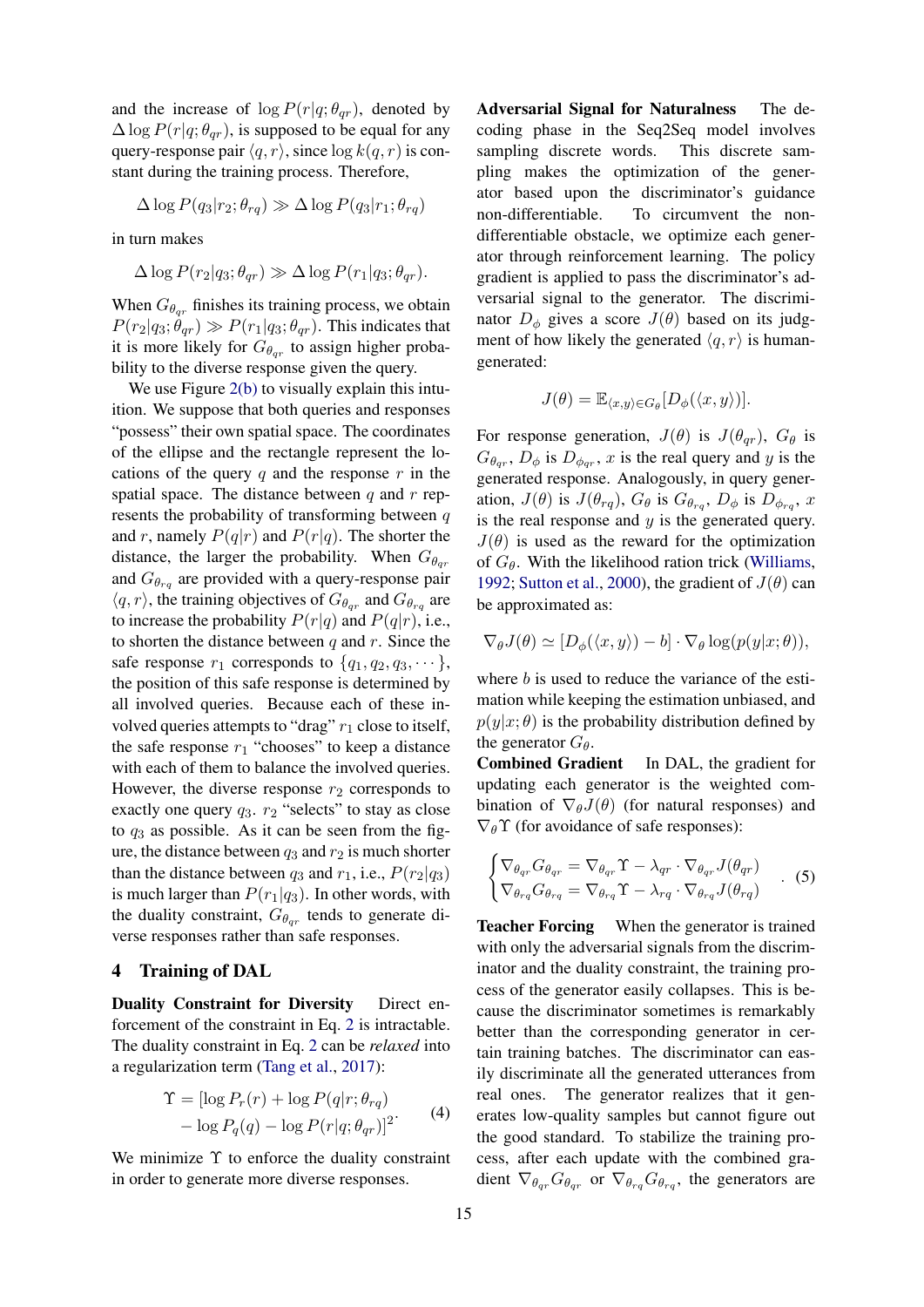provided with real query-response pairs and are strengthened with maximum likelihood training, which is also known as Teacher Forcing [\(Li et al.,](#page-8-12) [2017;](#page-8-12) [Lamb et al.,](#page-8-16) [2016\)](#page-8-16). The training procedure

# <span id="page-5-1"></span>Algorithm 1 Training of DAL.

**Input:** Pre-trained language models:  $P_q(q)$  on query corpus and  $P_r(r)$  on response corpus. **Output:**  $G_{\theta_{qr}}$  and  $G_{\theta_{rq}}$ 1: Randomly initialize  $G_{\theta_{qr}}, G_{\theta_{rq}}, D_{\phi_{qr}}, D_{\phi_{rq}}$ . 2: Pre-train  $G_{\theta_{qr}}$  and  $G_{\theta_{rq}}$  using MLE. 3: Pre-train  $D_{\phi_{qr}}$  and  $D_{\phi_{rq}}$  by Eq. [1.](#page-2-2) 4: while models have not converged do 5: for  $i = 1, \cdots, d$  do 6: Update  $D_{\phi_{qr}}$  and  $D_{\phi_{rq}}$  by Eq. [1.](#page-2-2) 7: end for 8: for  $j = 1, \dots, q$  do 9: Sample  $\langle q, r \rangle$  from real-world data. 10: Update  $G_{\theta_{qr}}$  by  $\nabla_{\theta_{qr}} G_{\theta_{qr}}$  in Eq. [5.](#page-4-1) 11: Teacher Forcing: update  $G_{\theta_{\alpha r}}$  with  $\langle q, r \rangle$ 12: Update  $G_{\theta_{rq}}$  by  $\nabla_{\theta_{rq}} G_{\theta_{rq}}$  in Eq. [5.](#page-4-1) 13: Teacher Forcing: update  $G_{\theta_{ra}}$  with  $\langle q, r \rangle$ 14: end for 15: end while

of DAL is presented in Algorithm [1.](#page-5-1) Firstly, we use maximum likelihood estimation to pre-train  $G_{\theta_{qr}}$  and  $G_{\theta_{rq}}$ . Analogously,  $D_{\phi_{qr}}$  and  $D_{\phi_{rq}}$  are also pre-trained according to Eq. [1.](#page-2-2) After the pre-training phase, each generator is optimized by both duality constraint and adversarial signal, followed with the regularization of Teacher Forcing. The corresponding discriminators are simultaneously optimized.

## <span id="page-5-0"></span>5 Experiments

## 5.1 Experimental Settings

**Baselines** In order to verify the performance of DAL, we compare the following methods: *Seq2Seq:* the standard Seq2Seq model [\(Sutskever](#page-8-17) [et al.,](#page-8-17) [2014\)](#page-8-17). *MMI-anti:* the mutual information method [\(Li et al.,](#page-8-7) [2016\)](#page-8-7), which uses an anti-language model in inference. *MMIbidi:* the mutual information method [\(Li et al.,](#page-8-7) [2016\)](#page-8-7), which first generates a N-best response set with  $p(r|q)$  and then reranks this response set with  $p(q|r)$  in inference. *Adver-REIN:* the adversarial method adopting REINFORCE algorithm [\(Li et al.,](#page-8-12) [2017\)](#page-8-12). *GAN-AEL:* the adversarial method with an approximate embedding layer to solve the non-differentiable problem [\(Xu](#page-9-8)

[et al.,](#page-9-8) [2017\)](#page-9-8). *DAL-Dual (ours):* DAL trained only with maximum likelihood (Teacher Forcing) and duality constraint ( $\nabla_{\theta_{qr}} \Upsilon$  or  $\nabla_{\theta_{rq}} \Upsilon$ ). *DAL*-*DuAd (ours): DAL-Dual* with adversarial learning (Algorithm [1\)](#page-5-1).

Both *DAL-Dual* and *DAL-DuAd* are methods proposed by us: the former incorporates the dual signal only, while the later combines the dual signal and the adversarial signal. In *DAL-Dual*, the guidance of each generator can be formulated as

$$
\nabla_{\theta} G_{\theta} = \nabla_{\theta} \text{MLE} + \lambda_{dual} \cdot \nabla_{\theta} \Upsilon,
$$

where  $\nabla_{\theta}$ MLE is the guidance from teacher forcing and  $\nabla_{\theta} \Upsilon$  is the guidance from the duality constraint. In *DAL-DuAd*, the guidance of each generator can be formulated as

$$
\nabla_{\theta} G_{\theta} = \nabla_{\theta} \text{MLE} + \lambda_{dual} \cdot \nabla_{\theta} \Upsilon + \lambda_{gan} \cdot \nabla_{\theta} J(\theta),
$$

where  $\nabla_{\theta}J(\theta)$  is the adversarial signal.

Experimental Settings A Sina Weibo dataset [\(Zhou et al.,](#page-9-9) [2017\)](#page-9-9) is employed to train the models. We treat each query-response pair as a single-turn conversation. Attention mechanism [\(Luong et al.,](#page-8-18) [2015\)](#page-8-18) is applied in all the methods to enhance the performance. All the methods are implemented based on the open source tools Pytorch[\(Paszke et al.,](#page-8-19) [2017\)](#page-8-19) and OpenNMT [\(Klein et al.,](#page-8-20) [2017\)](#page-8-20). 1,000,565 query-response pairs are employed as the training data, 3,000 pairs as the validation data. The test data is another unique 10,000 query-response pairs. The length of all the dialogue utterances in the training corpus ranges from 5 to 50. Batch size is set to 64. The vocabulary size is set to 50,000. The dimension of word embedding is set to 500. All the methods adopt a beam size of 5 in the decoding phase. The maximum length of the target sequence is set to 50. Gradient clipping strategy is adopted when the norm exceeds a threshold of 5. There are 2 fully-connected layers (1000\*500, 500\*1) in the discriminator structure of *DAL-DuAd*. The vanilla *Seq2Seq*, *MMI-anti* and *MMI-bidi* use SGD as the optimizer, whose initial learning rate is 1.0. *Adver-REIN*, *GAN-AEL*, *DAL-Dual*, and *DAL-DuAd* use Adam [\(Kingma and Ba,](#page-8-21) [2014\)](#page-8-21) as the optimizer, whose initial learning rate is 0.001,  $\beta_1 = 0.9$ , and  $\beta_2 = 0.999$ . Both Adam and SGD used in all the methods adopt a decay rate of 0.5 after the 8th epoch. The dropout [\(Srivastava](#page-8-22) [et al.,](#page-8-22) [2014\)](#page-8-22) probability is set to 0.5.  $\lambda_{dual}$  is set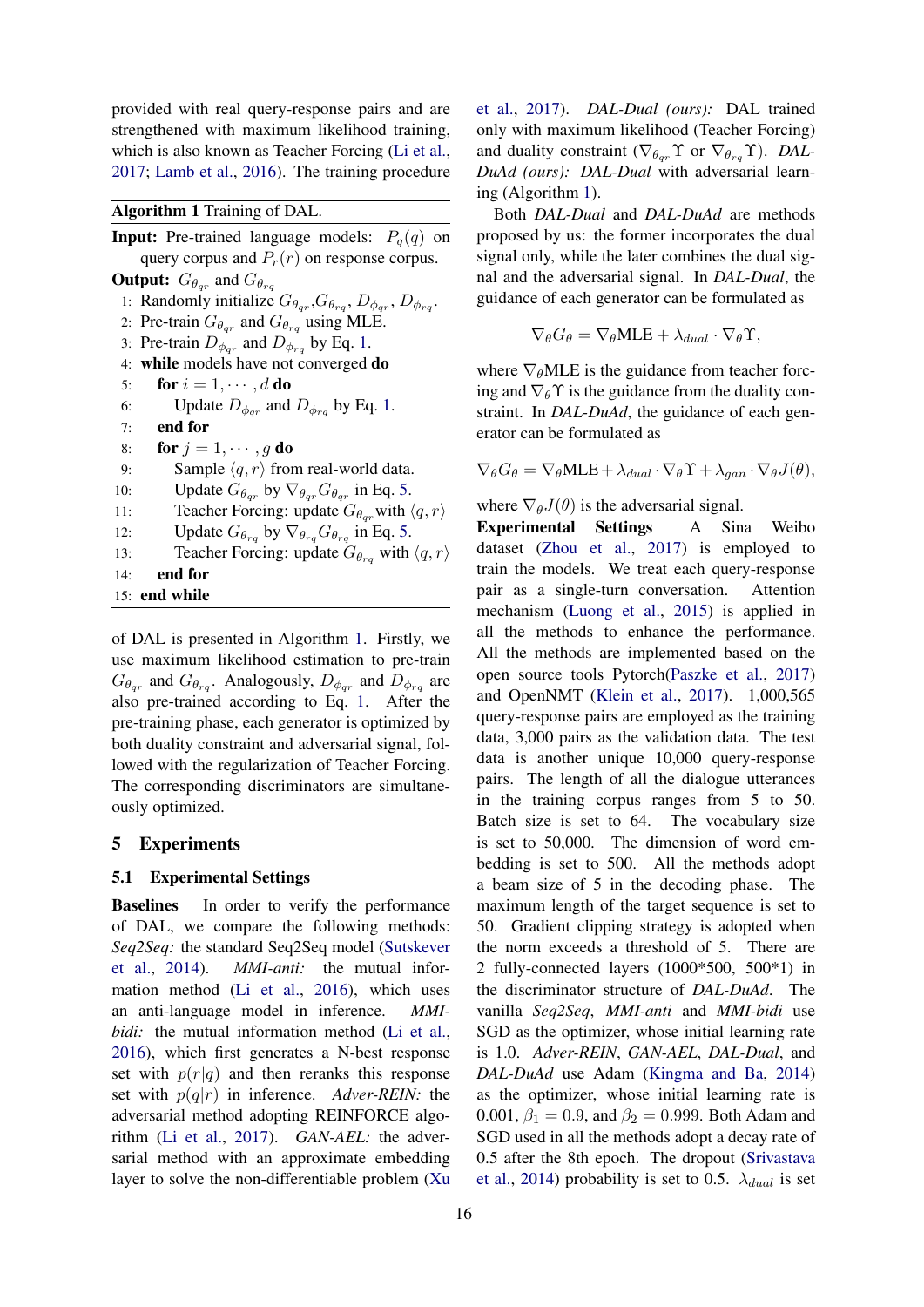to 0.025 for both  $G_{\theta_{qr}}$  and  $G_{\theta_{rq}}$ .  $\lambda_{dual}$  is set to 0.025 and  $\lambda_{gan}$  is set to 1 for both  $G_{\theta_{qr}}$  and  $G_{\theta_{rq}}$ . In Algorithm 1,  $d$  is set to 1 and  $g$  is set to 5. In *MMI-bidi*, the size of the N-best list is set to 5. In *MMI-anti*,  $\gamma$  is set to 0.15 and  $\lambda$  is set to 0.3.

# 5.2 Experimental Results

We firstly evaluate DAL on the task of generating of diverse responses. Then we resort to human annotators to evaluate the overall quality of the generated responses. Finally, we present several cases generated by all the involved method.

Response Diversity DISTINCT is a wellrecognized metric to evaluate the diversity of the generated responses [\(Li et al.,](#page-8-7) [2016;](#page-8-7) [Xing et al.,](#page-9-6) [2017\)](#page-9-6). In our experiment, we employ DISTINCT-1 and DISTINCT-2, which calculate distinct unigrams and bigrams in the generated responses respectively. Table [1](#page-6-0) presents the results of the five methods.

<span id="page-6-0"></span>

| Method          | DISTINCT-1 | DISTINCT-2 |  |
|-----------------|------------|------------|--|
| Seq2Seq         | 0.031      | 0.137      |  |
| MMI-anti        | 0.033      | 0.141      |  |
| MMI-bidi        | 0.034      | 0.143      |  |
| Adver-REIN      | 0.036      | 0.145      |  |
| <b>GAN-AEL</b>  | 0.038      | 0.149      |  |
| DAL-Dual (ours) | 0.052      | 0.209      |  |
| DAL-DuAd (ours) | 0.049      | 0.201      |  |

Table 1: Results of diversity evaluation.

From Table [1,](#page-6-0) we have the following observations: (1) Both *MMI-anti* and *MMI-bidi* slightly improve the performance as compared with *Seq2Seq*. *MMI-bidi* heavily relies on the diversity of the N-best response set generated by  $p(r|q)$ . When N is not large enough to include some infrequently-occurring responses into the optional set, this set may lack diversity, and thus the ultimate response obtained with the reranking strategy also lacks diversity. However, when  $N$  is large, some responses having low coherence with the given query will be included in the optional set, and such responses may be selected as the final response, which hurts the performance of *MMI-bidi*. Therefore, the selection of  $N$  is an arduous task. *MMI-anti* also heavily relies on the anti-language model to obtain diverse responses. (2) Compared with *Seq2Seq*, our *DAL-Dual* improves diversity by 67.7% measured by DISTINCT-1 and 52.6% measured by DISTINCT-2, which reveals the effectiveness of the dual approach in improving diversity. (3) As expected, compared with *Adver-Rein* and *GAN-AEL*, our *DAL-DuAd* further improves the diversity of the generated responses. This observation proves our assumption that, with the guidance of discriminators  $D_{\phi_{qr}}$  and  $D_{\phi_{rq}}$ , the generator  $G_{\theta_{rq}}$  is able to influence the generator  $G_{\theta_{qr}}$  to produce more diverse responses. We do notice that *DAL-Dual* achieves slightly better performance than *DAL-DuAd* on diversity. The reason is that sometimes adversarial methods tend to generate some short but quality responses such as "Let's go!" for given queries such as "We can have dinner together tonight. " or "There is an exhibition at the National Museum.". However, this short but natural response would harm diversity.

Response Quality Since the word overlapbased metrics such as BLEU [\(Papineni et al.,](#page-8-23) [2002\)](#page-8-23) and embedding-based metrics are inappropriate for response quality evaluation due to their low correlation with human judgment [\(Liu et al.,](#page-8-24) [2016;](#page-8-24) [Mou et al.,](#page-8-13) [2016\)](#page-8-13), we resort to human annotators to evaluate the overall quality of the generated responses. We employ 3 annotators to evaluate the quality of 200 responses generated from each of the aforementioned methods. 2: the response is natural, relevant and informative. 1: the response is appropriate for the given query but may not be very informative. 0: the response is completely irrelevant, incoherent or contains syntactic errors. The final score for each response is the average of the scores from all the annotators. The human evaluation results are listed in Table [2.](#page-6-1)

<span id="page-6-1"></span>

| Method          | Human rating | Kappa |
|-----------------|--------------|-------|
| Seq2Seq         | 0.470        | 0.56  |
| MMI-anti        | 0.568        | 0.46  |
| MMI-bidi        | 0.523        | 0.60  |
| Adver-REIN      | 0.767        | 0.49  |
| GAN-AEL         | 0.758        | 0.52  |
| DAL-Dual (ours) | 0.730        | 0.47  |
| DAL-DuAd (ours) | 0.778        | 0.50  |

Table 2: Results of human elevation: response quality.

The agreement among annotators is calculated with Fleiss' kappa [\(Fleiss,](#page-8-25) [1971\)](#page-8-25). The agreement ratio is in a range from 0.4 to 0.6, showing moderate agreement. Based on the results, we have the following observations: (1) *DAL-DuAd* achieves the highest quality score, indicating that our *DAL-DuAd* has the ability to produce coherent and informative responses. (2) *Adver-REIN* and *GAN-AEL* also obtain fairly good pointwise scores. This is because the adversarial learning mechanism effectively guides the generated responses to be close to the human-generated responses. (3) Com-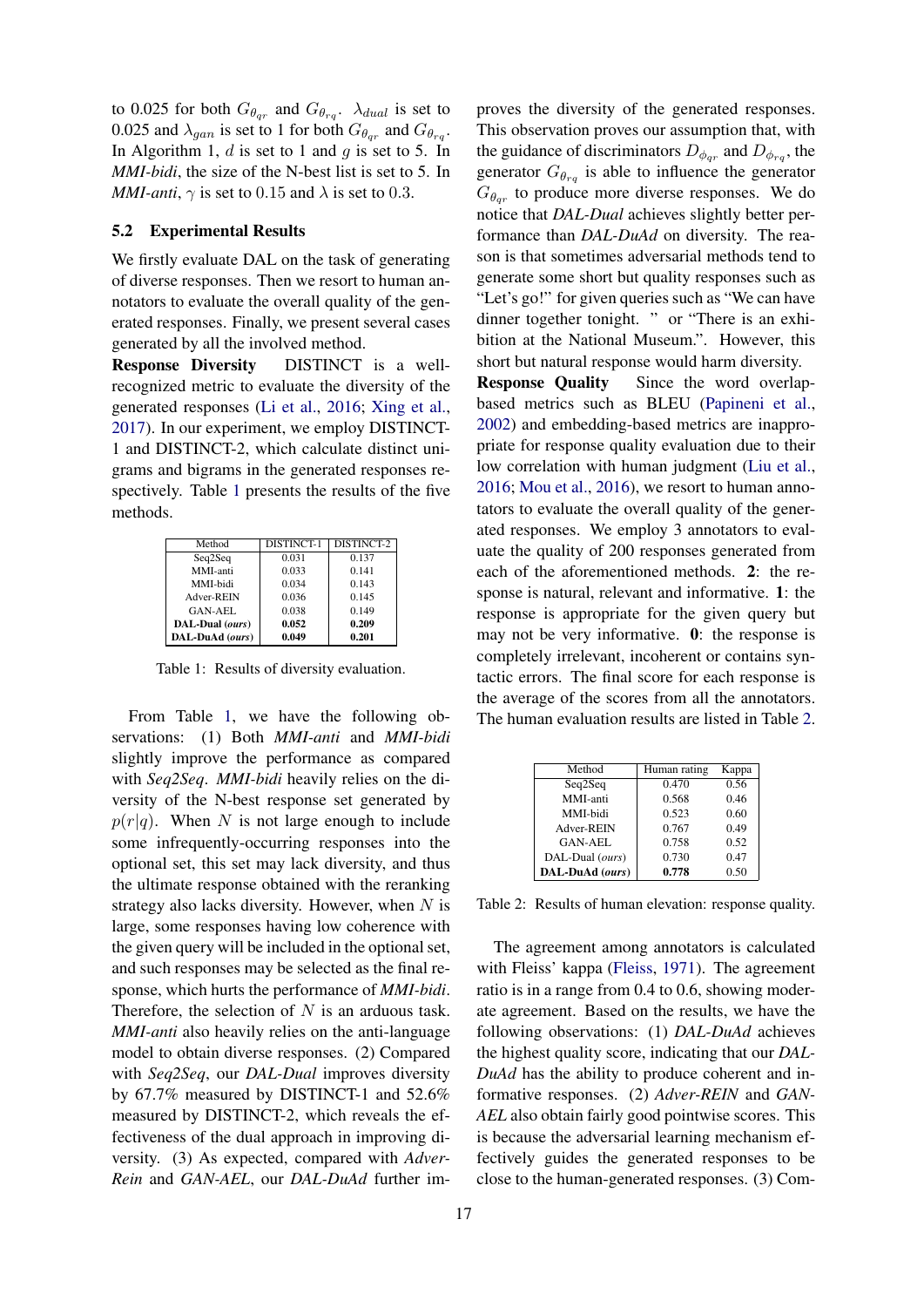<span id="page-7-1"></span>

|        |            | Chinese                    | English (translated)                                 |
|--------|------------|----------------------------|------------------------------------------------------|
|        | Query      | 我无聊的把鼠标垫的内容一字不落的看完了        | I feel so bored that I read all the words printed on |
|        |            |                            | the mouse pad.                                       |
| First  | Seq2Seq    | 不要这样嘛!                     | Come on!                                             |
| case   | MMI-anti   | 哈哈哈哈哈哈!                    | Haha Haha Haha!                                      |
|        | MMI-bidi   | 不错不错!                      | Good, good!                                          |
|        | Adver-REIN | 没事没事!                      | It's nothing!                                        |
|        | $GAN-AEL$  | 哈哈。。。                      | Haha                                                 |
|        | $DAL-Dual$ | 你太可爱了!                     | You are so cute!                                     |
|        | DAL-DuAd   | 我也是这么想的.                   | I also catch such an idea.                           |
|        | Query      | 昨天刚看了《等风来》,想去下尼泊尔,这个神奇的国度. | I watched the movie $Up$ in the Wind yesterday. It   |
|        |            |                            | inspires me to visit Nepal, such an amazing country. |
| Second | Seq2Seq    | 我也想去,可是没去过.                | I want to go, but I haven't.                         |
| case   | MMI-anti   | 不错啊!                       | Good!                                                |
|        | MMI-bidi   | 真的假的???                    | Seriously???                                         |
|        | Adver-REIN | 我也想去,可是没去过.                | I want to go, but I haven't.                         |
|        | GAN-AEL    | 也我就怕语言问题.                  | Also I am concern about the language.                |
|        | $DAL-Dual$ | 真的很神奇!                     | It's really amazing!                                 |
|        | DAL-DuAd   | 好神奇的国度!                    | What an amazing country!                             |

Figure 3: Case study.

pared with *Seq2Seq*, *MMI-anti* and *MMI-bidi*, our *DAL-Dual* obtains relatively satisfactory performance on overall quality. It shows that the dual signal can also improve the overall quality.

Case Study We present several cases in Figure [3.](#page-7-1) For the first case involving *the content on the mouse pad*, most of the baselines generate generic responses such as"Come on!", "Haha!" or "It's nothing!". On the contrary, our *DAL-Dual* and *DAL-DuAd* method produce much more diverse and informative responses, such as "You are so cute!" and "I also catch such an idea.". These two entertaining responses are also topically coherent and logically consistent with the given query. In the second cases, our methods are also capable of capturing the topic *amazing country* shown in the query, and well generate the diverse and coherent responses following the topic of the query, such as "What an amazing country!" or "It is really amazing!". In contrast, the baselines still tend to provide safe responses lacking diversity to different queries.

## 5.3 Comparison of Efficiency

Efficiency is a crucial factor for real-life applications such as online chatbots. We conduct an experiment to evaluate the efficiency of all the methods under study. The efficiency experiment is conducted ten times on one Tesla K40m GPU whose memory is 11471M. The average time consumed by each method to generate the responses for 1000 queries is reported in Figure [4.](#page-7-2) *MMIbidi-5*, *MMI-bidi-10* and *MMI-bidi-20* denote the *MMI-bidi* method with the N-best size of 5, 10 and 20 respectively. We can see that *MMI-anti* and *GAN-AEL* are the most time-consuming in all the baselines. Besides, we note that *MMI-bidi* method with the reranking strategy, even with a relatively small N-best size of 5, consumes much

longer time than our methods, which severely limits *MMI-bidi*'s application in practice. However, *Seq2Seq*, *Adver-REIN*, *DAL-Dual* and *DAL-DuAd* have very similar efficiency performance. Compared with *Seq2Seq* and *Adver-REIN*, *DAL-Dual* and *DAL-DuAd* achieve much better performance on diversity and overall quality. Therefore, DAL is more suitable for real-life applications.

<span id="page-7-2"></span>

Figure 4: Time consumed by different methods.

# <span id="page-7-0"></span>6 Conclusion

We propose a novel framework named DAL to alleviate two prominent problems (safe responses and unnatural responses) plaguing dialogue generation. The dual learning proposed in this paper is the first effort to utilize the reverse dependency between queries and responses to reduce the probability of safe response generation and improve the diversity of the generated responses. Adversarial learning makes the generated responses as natural to human-generated ones as possible. DAL seamlessly integrates dual learning and adversarial learning, which are complementary to each other. Experimental results show that DAL achieves better performance than the state-of-the-art methods in terms of diversity, overall quality and efficiency.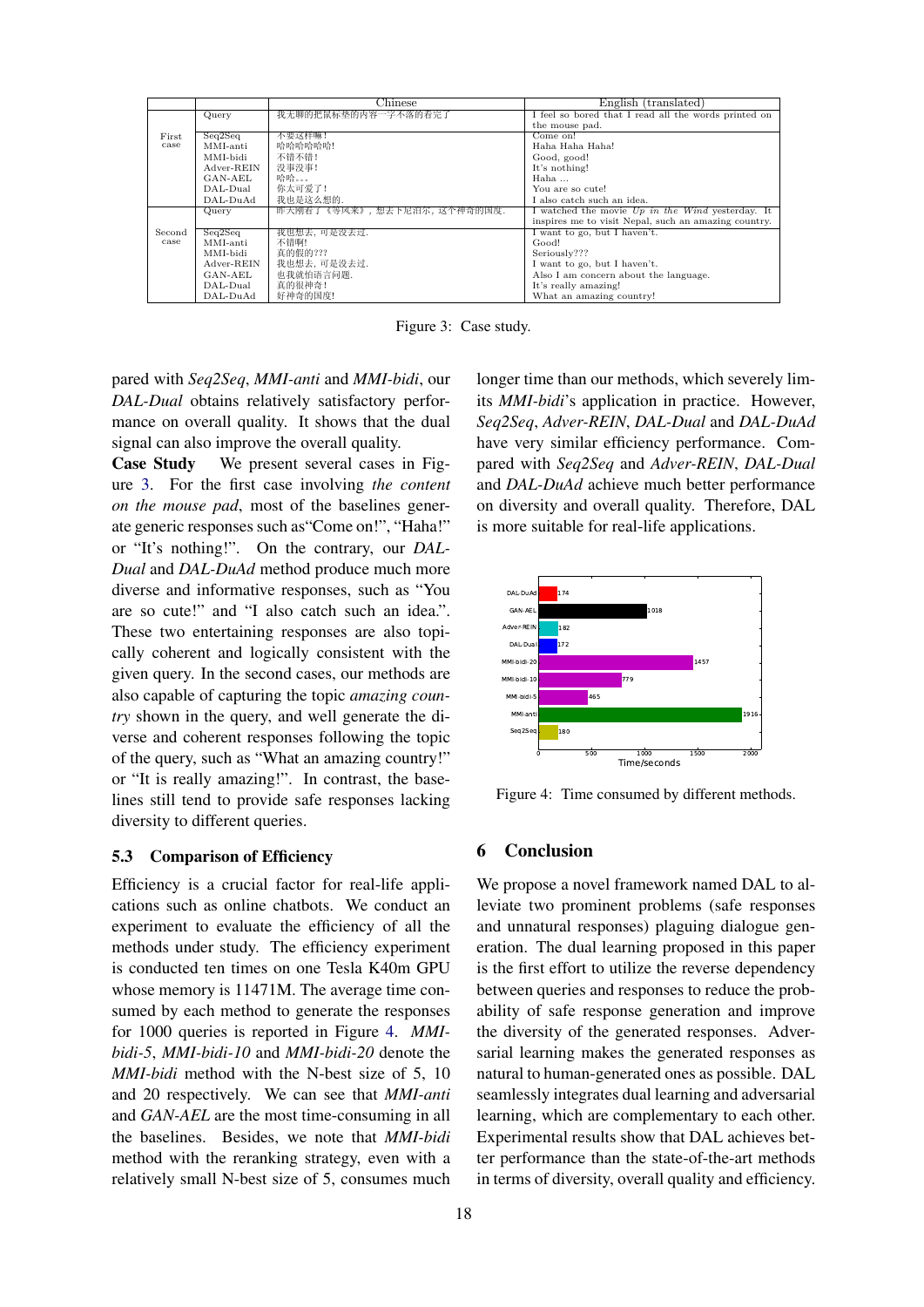#### References

- <span id="page-8-5"></span>Dzmitry Bahdanau, Kyunghyun Cho, and Yoshua Bengio. 2014. Neural machine translation by jointly learning to align and translate. *arXiv preprint arXiv:1409.0473*.
- <span id="page-8-25"></span>Joseph L Fleiss. 1971. Measuring nominal scale agreement among many raters. *Psychological bulletin*, 76(5):378.
- <span id="page-8-11"></span>Ian Goodfellow, Jean Pouget-Abadie, Mehdi Mirza, Bing Xu, David Warde-Farley, Sherjil Ozair, Aaron Courville, and Yoshua Bengio. 2014. Generative adversarial nets. In *NIPS*, pages 2672–2680.
- <span id="page-8-9"></span>Di He, Yingce Xia, Tao Qin, Liwei Wang, Nenghai Yu, Tieyan Liu, and Wei-Ying Ma. 2016. Dual learning for machine translation. In *NIPS*, pages 820–828.
- <span id="page-8-0"></span>Baotian Hu, Zhengdong Lu, Hang Li, and Qingcai Chen. 2014. Convolutional neural network architectures for matching natural language sentences. In *NIPS*, pages 2042–2050.
- <span id="page-8-1"></span>Zongcheng Ji, Zhengdong Lu, and Hang Li. 2014. An information retrieval approach to short text conversation. *arXiv preprint arXiv:1408.6988*.
- <span id="page-8-8"></span>Taeksoo Kim, Moonsu Cha, Hyunsoo Kim, Jung Kwon Lee, and Jiwon Kim. 2017. Learning to discover cross-domain relations with generative adversarial networks. In *ICML*, pages 1857–1865.
- <span id="page-8-21"></span>Diederik P Kingma and Jimmy Ba. 2014. Adam: A method for stochastic optimization. *arXiv preprint arXiv:1412.6980*.
- <span id="page-8-20"></span>Guillaume Klein, Yoon Kim, Yuntian Deng, Jean Senellart, and Alexander Rush. 2017. Opennmt: Open-source toolkit for neural machine translation. *Proceedings of ACL 2017, System Demonstrations*, pages 67–72.
- <span id="page-8-16"></span>Alex M Lamb, Anirudh Goyal ALIAS PARTH GOYAL, Ying Zhang, Saizheng Zhang, Aaron C Courville, and Yoshua Bengio. 2016. Professor forcing: A new algorithm for training recurrent networks. In *NIPS*, pages 4601–4609.
- <span id="page-8-7"></span>Jiwei Li, Michel Galley, Chris Brockett, Jianfeng Gao, and Bill Dolan. 2016. A diversity-promoting objective function for neural conversation models. In *NAACL-HLT*, pages 110–119.
- <span id="page-8-12"></span>Jiwei Li, Will Monroe, Tianlin Shi, Sebastien Jean, Alan Ritter, and Dan Jurafsky. 2017. Adversarial learning for neural dialogue generation. In *EMNLP*, pages 2157–2169.
- <span id="page-8-24"></span>Chia-Wei Liu, Ryan Lowe, Iulian Serban, Mike Noseworthy, Laurent Charlin, and Joelle Pineau. 2016. How not to evaluate your dialogue system: An empirical study of unsupervised evaluation metrics for dialogue response generation. In *EMNLP*, pages 2122–2132.
- <span id="page-8-4"></span>Zhengdong Lu and Hang Li. 2013. A deep architecture for matching short texts. In *NIPS*, pages 1367–1375.
- <span id="page-8-18"></span>Thang Luong, Hieu Pham, and Christopher D Manning. 2015. Effective approaches to attention-based neural machine translation. In *EMNLP*, pages 1412–1421.
- <span id="page-8-13"></span>Lili Mou, Yiping Song, Rui Yan, Ge Li, Lu Zhang, and Zhi Jin. 2016. Sequence to backward and forward sequences: A content-introducing approach to generative short-text conversation. In *COLING*, pages 3349–3358.
- <span id="page-8-10"></span>Aaron van den Oord, Nal Kalchbrenner, Lasse Espeholt, Oriol Vinyals, Alex Graves, et al. 2016. Conditional image generation with pixelcnn decoders. In *NIPS*, pages 4790–4798.
- <span id="page-8-23"></span>Kishore Papineni, Salim Roukos, Todd Ward, and Wei-Jing Zhu. 2002. Bleu: a method for automatic evaluation of machine translation. In *ACL*, pages 311– 318.
- <span id="page-8-19"></span>Adam Paszke, Sam Gross, Soumith Chintala, Gregory Chanan, Edward Yang, Zachary DeVito, Zeming Lin, Alban Desmaison, Luca Antiga, and Adam Lerer. 2017. Automatic differentiation in pytorch. In *NIPS-W*.
- <span id="page-8-14"></span>Jinhua Peng, Zongyang Ma, Di Jiang, and Hua Wu. 2019. Integrating bayesian and neural networks for discourse coherence. In *Companion Proceedings of the 2019 World Wide Web Conference*. International World Wide Web Conferences Steering Committee.
- <span id="page-8-2"></span>Alan Ritter, Colin Cherry, and William B Dolan. 2011. Data-driven response generation in social media. In *EMNLP*, pages 583–593.
- <span id="page-8-3"></span>Lifeng Shang, Zhengdong Lu, and Hang Li. 2015. Neural responding machine for short-text conversation. In *ACL*, volume 1, pages 1577–1586.
- <span id="page-8-6"></span>Alessandro Sordoni, Michel Galley, Michael Auli, Chris Brockett, Yangfeng Ji, Margaret Mitchell, Jian-Yun Nie, Jianfeng Gao, and Bill Dolan. 2015. A neural network approach to context-sensitive generation of conversational responses. In *NAACL-HLT*, pages 196–205.
- <span id="page-8-22"></span>Nitish Srivastava, Geoffrey Hinton, Alex Krizhevsky, Ilya Sutskever, and Ruslan Salakhutdinov. 2014. Dropout: a simple way to prevent neural networks from overfitting. *The Journal of Machine Learning Research*, 15(1):1929–1958.
- <span id="page-8-17"></span>Ilya Sutskever, Oriol Vinyals, and Quoc V Le. 2014. Sequence to sequence learning with neural networks. In *NIPS*, pages 3104–3112.
- <span id="page-8-15"></span>Richard S Sutton, David A McAllester, Satinder P Singh, and Yishay Mansour. 2000. Policy gradient methods for reinforcement learning with function approximation. In *NIPS*, pages 1057–1063.